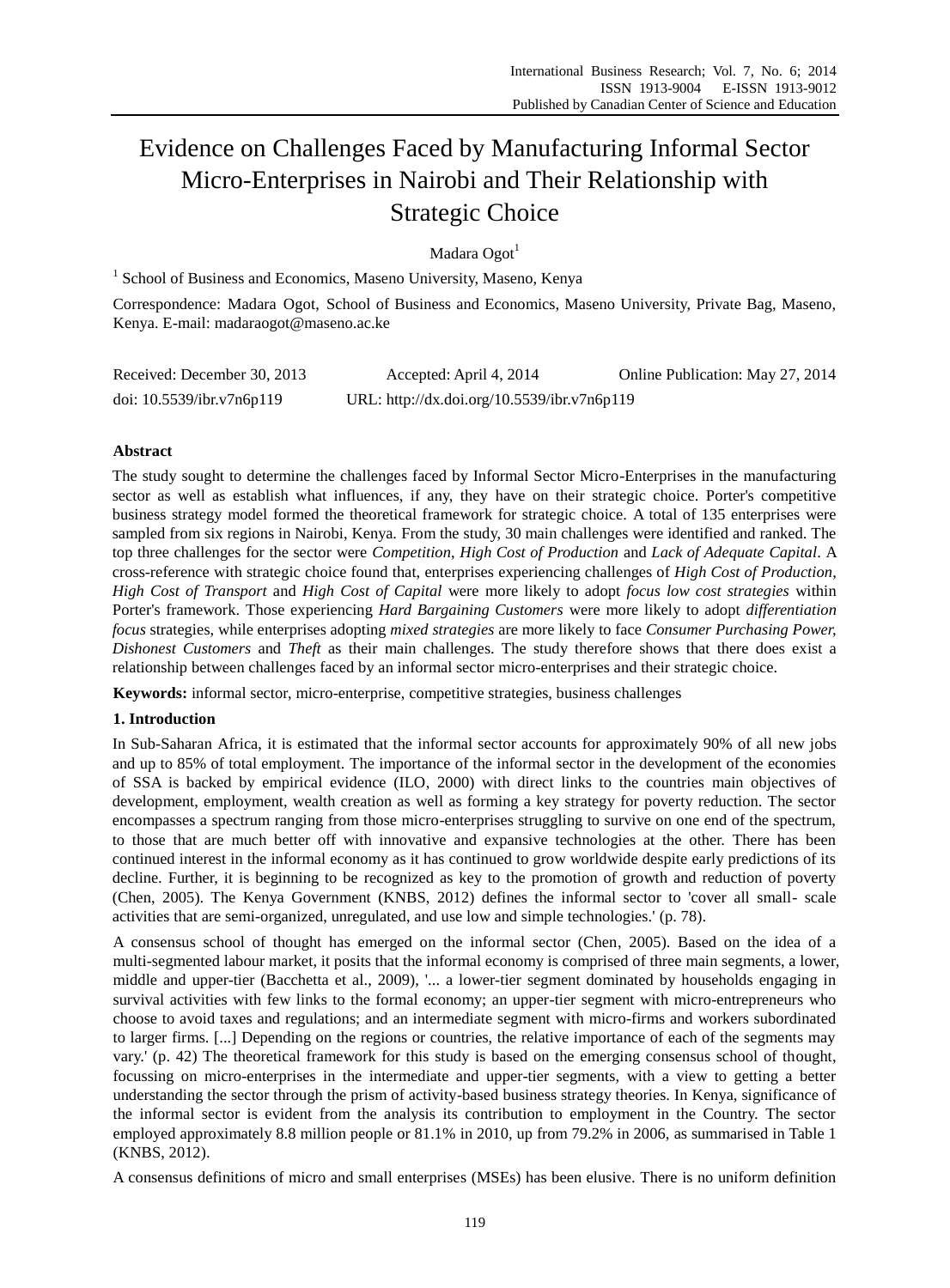across all economies as the concern with scale or size is only meaningful in a relative or comparative context. Typologies vary widely from one country to the next. The Government of Kenya in the Micro and Small Enterprises Act (2012) defines a micro enterprise as a firm, trade, service industry or business activity whose annual turnover does not exceed Kshs. 500,000, and which employs less than ten people. For those in the manufacturing sector, their investment in plant and machinery or its registered capital should not exceed Kshs 10 million. For the service sector and farming enterprises, the investment in equipment or its registered capital should not exceed Kshs. 5 million shillings. Small enterprises, on the other hand, are a firm, trade, service industry or business activity whose annual turnover ranges between Kshs. 500,000 and Kshs 5 million, and which employs between ten and fifty people. For those in the manufacturing sector, their investment in plant and machinery or its registered capital should range between Kshs. 10-50 million. For the service sector and farming enterprises, the investment in equipment or its registered capital should range between Kshs 5-20 million. These definitions were used to guide this study.

Despite the significant role of informal sector micro and small enterprises (IS/MSEs), few grow to become medium or large size enterprises due to challenges that include lack of access to markets, information on and access to finance; limited access to technology; low education levels of the entrepreneurs; lack of managerial, marketing and production skills; use of rudimentary technology; low-skilled work-base; lack of access to credit; very low purchasing power of their consumers/clients; and regulatory constraints emanating from difficulties of obtaining legal status (Stevenson & St-Onge, 2006).

|                            | 2006  | 2007  | 2008  | 2009  | 2010  |
|----------------------------|-------|-------|-------|-------|-------|
| Wage Employment            | 1.857 | 1.909 | 1.943 | 2.000 | 2.060 |
| <b>Informal Sector</b>     | 7.068 | 7.501 | 7.942 | 8.389 | 8.829 |
| % Informal Sector of Total | 79.2  | 79.7  | 80.3  | 80.7  | 81.1  |

Table 1. Summary of employment in both the formal and informal sector (millions)

Source: Compiled from KNBS (2012).

# **2. Challenges Faced by Micro and Small Enterprises**

The main factors that may affect the performance of micro and small enterprises (MSEs) in developing countries may be more to do with their isolation, rather than their size. Isolation hinders their access to markets, information, finance and institutional support. Reasons for failure include intense competition and replication of micro enterprises, lack of managerial skills and experience (Katwalo & Madichie, 2008). Causes of failure may be internal to the firm, and therefore presumably within its control, or external to the enterprise and therefore beyond its control. Internal short-comings should encourage interventions to help enterprises help themselves. On the other hand, external causes may require policy interventions that change the external environment.

Numerous researchers have empirically identified key challenges experienced by micro and small enterprises in various African countries (see Table 2). From the studies it has been shown that local environments, economies and government policies, amongst others, greatly influence the challenges faced. In addition, differences occur between and within sectors located in urban, peri-urban and rural areas. Further, as the aforementioned influencing conditions are continually changing, so will the challenges. Finally, studies identifying challenges often present industry, sector or country averages, ignoring that enterprises, even with the same sector, may face different challenges, depending on the strategies they may have employed, the maturity of the business, etc. There is therefore need for periodic re-assessment of challenges faced by IS/MSEs. The results from this study can be used in identifying the impact (if any) that intervention programmes or policies have had, as well as identify any new challenges that may have emerged. This study, therefore, took a fresh look at the challenges faced by IS/MSE manufacturing enterprises in Nairobi, Kenya.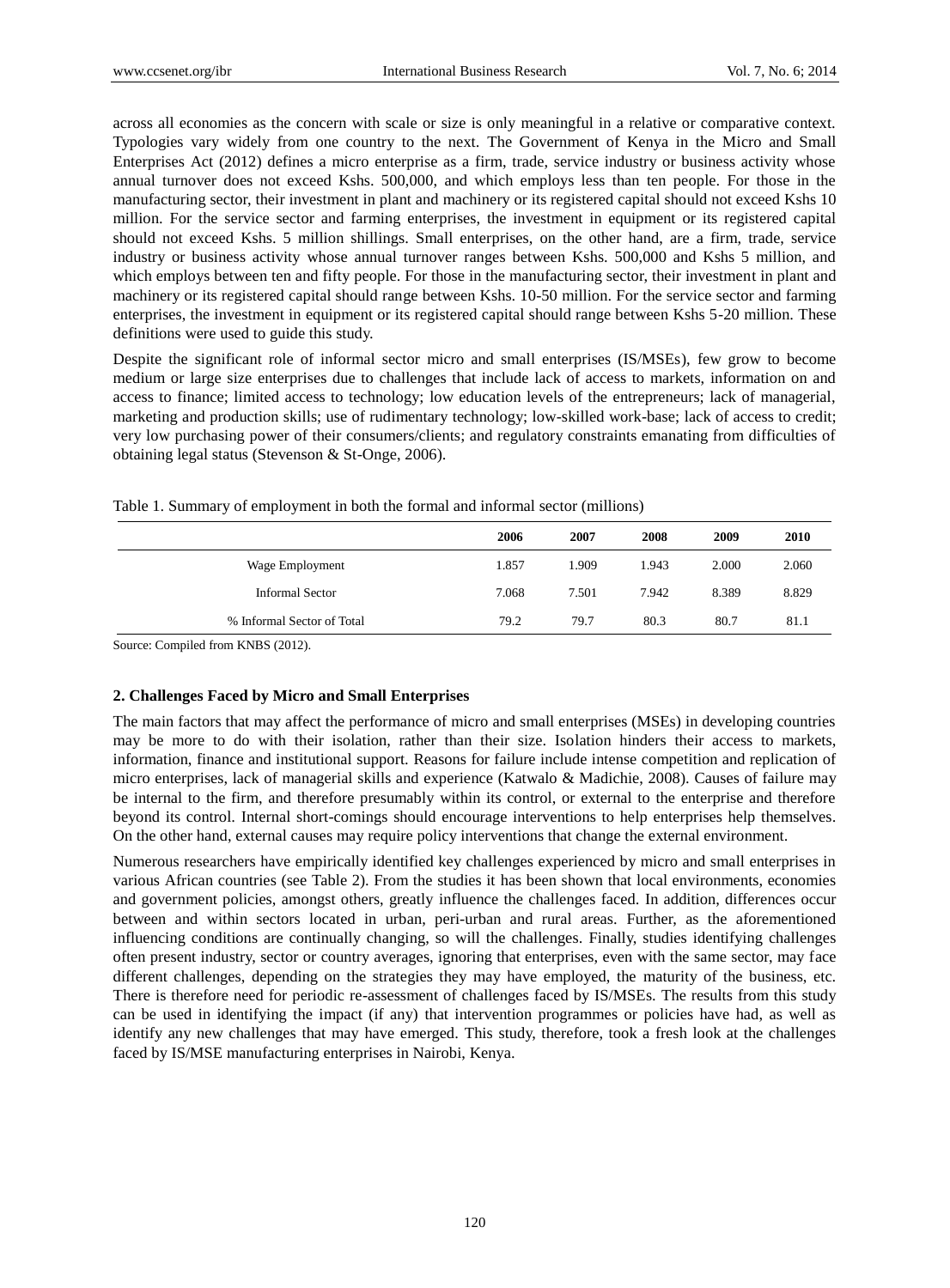| <b>Author/Context of Study</b>                                                           | Identified challenges inhibiting growth and development                                                                                                                                                                                                 |
|------------------------------------------------------------------------------------------|---------------------------------------------------------------------------------------------------------------------------------------------------------------------------------------------------------------------------------------------------------|
| Roy & Wheeler $(2006)$                                                                   | Lack of market knowledge and training; limited Access to capital; lack of cooperation<br>among business partners                                                                                                                                        |
| Bekele & Worku (2008)<br>Sample of 500 MSMEs in five geographical<br>regions of Ethiopia | Inability to obtain loans from formal banking institutions; inability to convert part of<br>profit to investment; poor managerial skills; shortage of technical skills; low level of<br>education                                                       |
| Bowen et al. (2009)<br>198 micro and small enterprises in Nairobi                        | Increased competition, insecurity, debt collection, lack of credit, power interruptions,<br>political uncertainty, cost of materials (inputs), hawkers, low demand, unfavourable<br>business laws, high transportation costs, few customers, low demand |

### Table 2. Summary of challenges faced by MSEs in various African countries

#### **3. Competitive Business Strategies**

Generic strategies may be defined as strategies that 'highlight the essential features of separate, situation-specific strategies, capturing their major commonalities in such ways that they facilitate understanding broad strategic patterns. ... at the business level such categorization reduces the myriad variables that demand managerial 'art' to a manageable set of factors with high communality.' (Herbert & Deresky, 1987, p. 136). The use of generic strategies typologies gained dominance in the late 1970s and early 1980s, with those of and based on Porter (1980) dominating the literature. In the mid to late 1980s, there was a shift in business strategy research towards the resource-based view (RBV) addressing a growing concern among researchers at the limited emphasis placed by the generic strategy typologies on organization specific factors. Resource-based theorists view a resource as anything that could be thought of as a strength or a weakness of a given firm. The usefulness and applicability of generic strategic typologies still remains, however. According to Parnel (2006) the differences between RBV and generic strategy perspectives are not as different empirically as they are conceptually due to the need to assume level of resource value consistency across firms, and assumption that is the basis in strategic group perspectives. In addition, and especially for small firms the RBV may not be generally applicable to them, but better suited for larger firms who can exercise better control over their resources (Ogot & Mungai, 2012). Due to the dominance of the generic competitive business strategy typologies of, or based-on Porter in the strategic management literature, Porter's framework will form the theoretical framework for strategic choice.

Porter settled on three key generic strategies that a business can adopt: cost leadership, differentiation and market focus. The three strategies can be characterized along two dimensions of competency (cost or differentiation) and market scope (focused or broad). The cost leadership strategy aims to have the lowest price in the target market. To achieve this, while remaining competitive, companies following this strategy must be able to operate at costs lower than their competitors. Differentiation strategies seek to earn above average returns by creating brand loyalty. The latter can serve as a strong entry barrier to competitors. Finally, focus strategies target segments of the market whether a specific consumer group, product line or geographic area. Enterprises were categorized as stuck-in-the-middle if they did not adopt any of the generic strategies.

Ogot & Mungai (2012) sought to determine the suitability of Porter's competitive business strategies typology to IS/MEs based on micro-enterprise furniture manufactures (metal and wood) in Nairobi, Kenya. Restricting themselves to the focus dimension (as IS/MEs could not become industry leaders either from a differentiation or a low cost perspective due to their very small size) they found that IS/MEs were members of the strategic groups of focus differentiation and focus low cost within Porter's model, with only 15.5% of the sampled enterprises in the so called 'stuck-in-the-middle' cluster. Porter's model as related to improved business performance did not hold when comparisons were made between the different clusters in the model. Enterprises pursing pure or mixed strategies did not perform better than those pursing none, as would have been expected. The study was limited in that only it was only based on 45 respondents.

This study, therefore, extends the work of Ogot & Mungai (2012) by establishing and prioritising the challenges faced by IS/ME manufacturing enterprises, as well as determining the influence the identified challenges have on the enterprises strategic choice. Using Porter's framework as a basis for establishing strategic groups, the study establishes whether enterprises employ certain generic strategies (or face particular challenges) as a result of the challenges they face (or the strategies they employ). The study does not establish cause and effect, but determines linkage between strategies employed and challenges faced.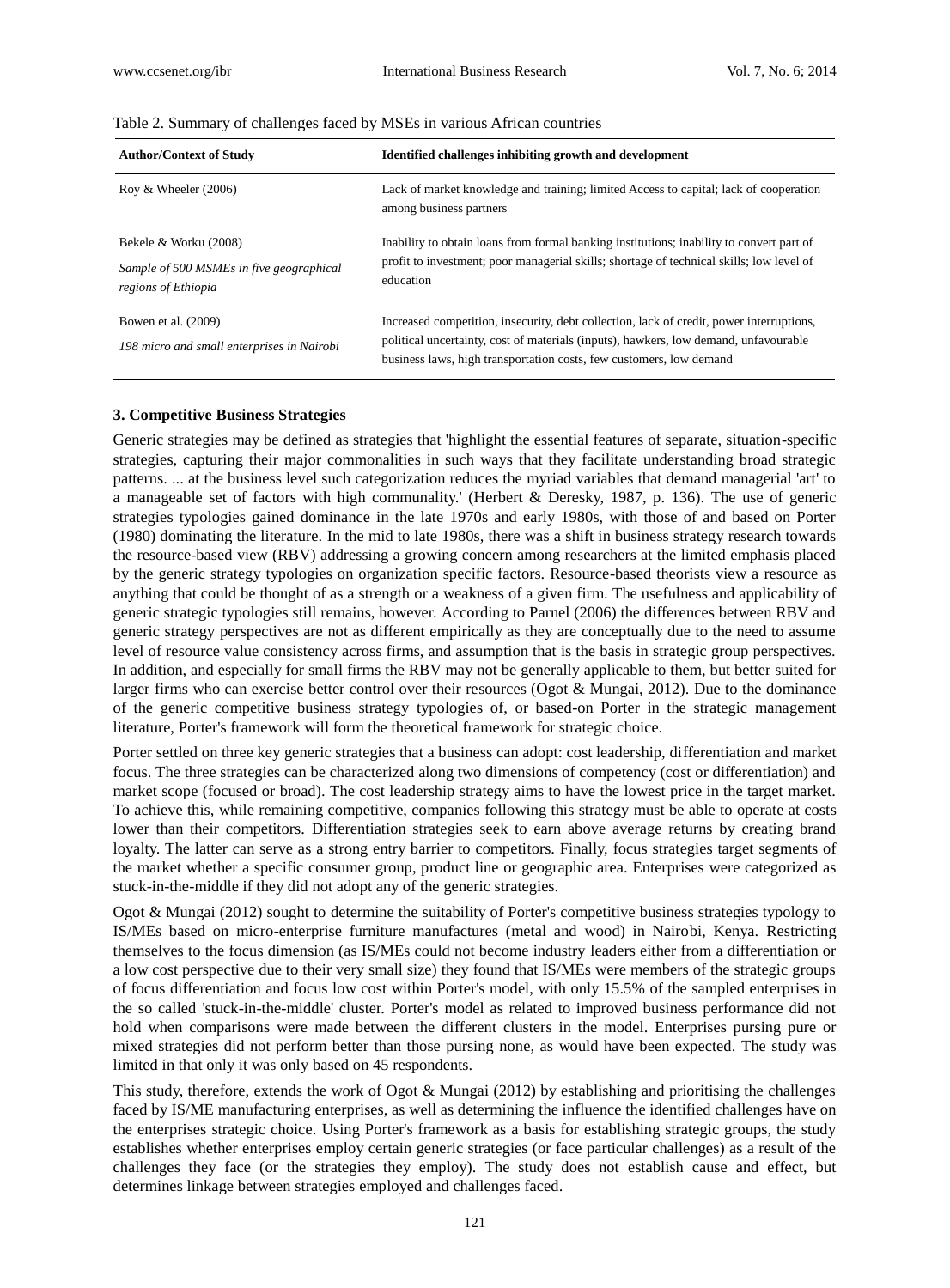### **4. Research Methodology**

#### *4.1 Population and Sample of the Study*

The study population was IS/MSE in the furniture manufacturing (wood and metal) in Nairobi, Kenya. As an accurate documented listing of the enterprises is not available, stratified purposeful sampling was used in six representative regions of Nairobi with high concentrations of MSEs: Eastlands, Westlands, Nairobi West, Ngara/Parklands, Dagoretti Corner/Kawangware and Kangemi. Stratification ensured an equal proportion of manufacturing MSEs were included in the sample from each of the representative areas. Using Cochran's (1977) sample size equation for scaled data and populations greater than 10,000, the minimum sample size was calculated as 119 for a desired accuracy level of 95% and margin of error of 3%.

Surveys were used for data collection, with oversampling to account for surveys that may not be returned or completed properly yielding a sample size of 135. The research instrument was inductively derived to be able to determine the challenges faced, and evaluate the extent to which MEs in the informal sector employ each of the competitive business activities that define the two generic strategies of *focus differentiation* and *focus low cost*.

## *4.2 Research Instrument and Data Analysis*

To determine the challenges, respondents were asked to list in their own words the top three challenges they face. This approach was thought to yield richer results as opposed to asking respondents to rate from a predetermined list. From the ranked list of challenges, cluster analysis is carried out to group similar challenges under a single broader challenge description. Finally the reduced list is used to generate an normalized index for each challenge description, yielding a prioritised list of challenges. In calculating the normalized index, challenges ranked first, second and third were assigned scores of 3, 1.5 and 1, respectively. Each challenge's normalized index was then calculated from Equation 1,

$$
nC_i = sum(c_{ij}) / max(sum(c_{ij}))
$$
\n(1)

where nC<sub>i</sub> and  $c_{ii}$  are the normalized i<sup>th</sup> Challenge index, and j<sup>th</sup> score of the i<sup>th</sup> challenge, respectively.

To establish strategic choice, respondents were asked to rate on a 4-point Likert-type scale the extent to which they employed several different strategies associated with *differentiation focus* and *low cost focus* strategies, where 4-All the time, 3-Often, 2-Occasionally and 1-Never. The strategy statements were based on the competitive business activities seen to be most closely aligned with the *differentiation* and *cost leadership* strategic groups as detailed in Ogot & Mungai (2012). Cluster analysis was then used to establish the extent to which the enterprises employed the competitive business methods associated with each of the strategic groups within Porter's framework. F-Values were then calculated using a one-way ANOVA, to determine the significance of the clustered solutions. Determination of the location of the differences between all mean pairs was done using Scheffe's posterior contrast test that is readily applicable to groups of unequal sizes and relatively insensitive to departures in normality and homogeneity of variances. A similar approach was used by Dess and Davis (1984).

Finally binary logistic regression was used to determine the likelihood that the identified challenges are unique to each of the identified strategic groups. If a respondent had identified a challenge, irrespective of ranking, it was assigned a score of 1, 0 otherwise. Members of a particular strategic group where assigned a 1, and 0 if not. Binary logistic models were built sequentially by (1) including all the challenges as predictors in the model, (2) starting with predictors at 95% confidence interval and sequentially building the model by adding predictors at 90%, 80%, 70% and 60% confidence levels, and (3) selecting the model whose likelihood ratio test yields the lowest p-value and therefore the best model fit. This is done for each of the strategic groups. A similar approach was used by Wood (2006) in establishing the internal predictors of business performance in small firms.

## **5. Results**

#### *5.1 Challenges faced IS/MSEs*

The collected top three challenges from each enterprise, were clustered into similar groupings resulting in 30 identified challenges faced by the manufacturing IS/MSEs. Using the previously presented methodology, normalized indices were calculated for each challenge. Results are presented in Table 3. Note that the normalized index provides an indication of the relative significance of each of the identified challenges. From the analysis, the top 3 challenges were 'Competition', 'High Cost of Production' and 'Lack of Adequate Capital', all with normalized scores above 0.5. Numerous previous studies of have shown lack of capital, high cost of capital, or access to capital as the main challenges faced by MSEs (Roy & Wheeler, 2006; Bekele & Worku, 2008; and Bowen et al., 2009). This study suggests the 'competition' and 'high cost of production' as the dominant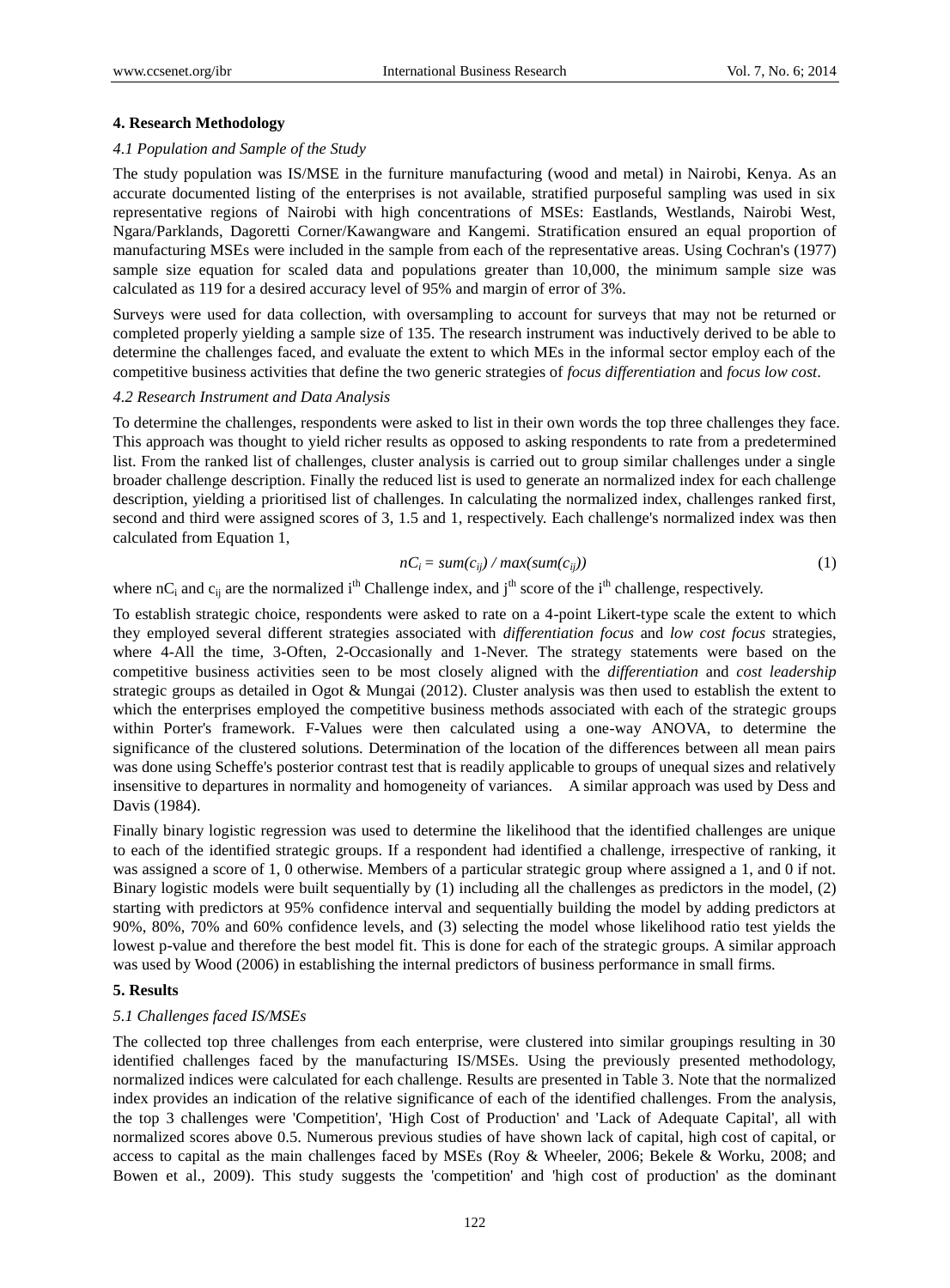challenges for the sector. This may also be due to the selected six regions where the samples where taken have informally evolved into clusters, with large number of enterprises found close together providing similar products.

|  | Table 3. Normalized index for challenges |  |  |
|--|------------------------------------------|--|--|
|--|------------------------------------------|--|--|

| <b>Ranking</b> | <b>Challenge Faced</b>                   | <b>Variable</b>    | <b>Normalized Index</b> |
|----------------|------------------------------------------|--------------------|-------------------------|
| $\mathbf{1}$   | Competition                              | <b>COMPETITION</b> | 1.00000                 |
| 2              | High Cost of Production                  | <b>PRODUCTION</b>  | 0.88716                 |
| 3              | Lack of adequate capital                 | <b>CAPITAL</b>     | 0.75875                 |
| 4              | <b>Cyclical Demand</b>                   | <b>DEMAND</b>      | 0.45914                 |
| 5              | Lack of ready markets                    | <b>MARKETS</b>     | 0.44358                 |
| 6              | Hard bargaining customers                | <b>BARGAINING</b>  | 0.26848                 |
| 7              | Shortage of raw materials                | <b>MATERIALS</b>   | 0.24125                 |
| 8              | Dishonest employees                      | <b>EMPLOYEES</b>   | 0.20233                 |
| 9              | Government regulations                   | <b>REGULATIONS</b> | 0.17121                 |
| 10             | High Tax                                 | <b>TAX</b>         | 0.14397                 |
| 11             | Cash Flow                                | <b>CASH</b>        | 0.12451                 |
| 12             | <b>Dishonest Customers</b>               | DISH CUST          | 0.10506                 |
| 13             | Keeping accurate books                   | <b>BOOKS</b>       | 0.09339                 |
| 14             | High cost of transport                   | TRANSPORT          | 0.08949                 |
| 15             | Low consumer purchasing power            | <b>CONS PP</b>     | 0.05447                 |
| 16             | <b>Brokers</b>                           | <b>BROKERS</b>     | 0.05058                 |
| 17             | <b>High Cost of Capital</b>              | <b>HC CAPITAL</b>  | 0.05058                 |
| 18             | Theft                                    | THEFT              | 0.04669                 |
| 19             | Diversion of funds to family commitments | <b>FAMILY</b>      | 0.03113                 |
| 20             | Staying with market trends               | <b>MKT TRENDS</b>  | 0.02335                 |
| 21             | High Rent                                | <b>RENT</b>        | 0.02335                 |
| 22             | Delays in delivery of raw materials      | R. MATERIALS       | 0.02335                 |
| 23             | Security                                 | <b>SECURITY</b>    | 0.01946                 |
| 24             | Lack of modern equipment                 | <b>EQUIPMENT</b>   | 0.01556                 |
| 25             | Market Design Trends                     | <b>MKT TRENDS</b>  | 0.01556                 |
| 26             | <b>Quality Control</b>                   | <b>QUALITY</b>     | 0.01556                 |
| 27             | Used furniture vendors                   | <b>VENDORS</b>     | 0.01167                 |
| 28             | Meeting production deadlines             | <b>DEADLINES</b>   | 0.01167                 |
| 29             | Poor Location                            | <b>LOCATION</b>    | 0.00778                 |
| 30             | Lack of government Support               | <b>GOVERNMENT</b>  | 0.00778                 |

# *5.2 Strategic Group Membership*

Based on the methodology presented earlier, four enterprise clusters were identified: *pure differentiation* with group membership only in the differentiation focus strategic group; *pure low cost* with group membership only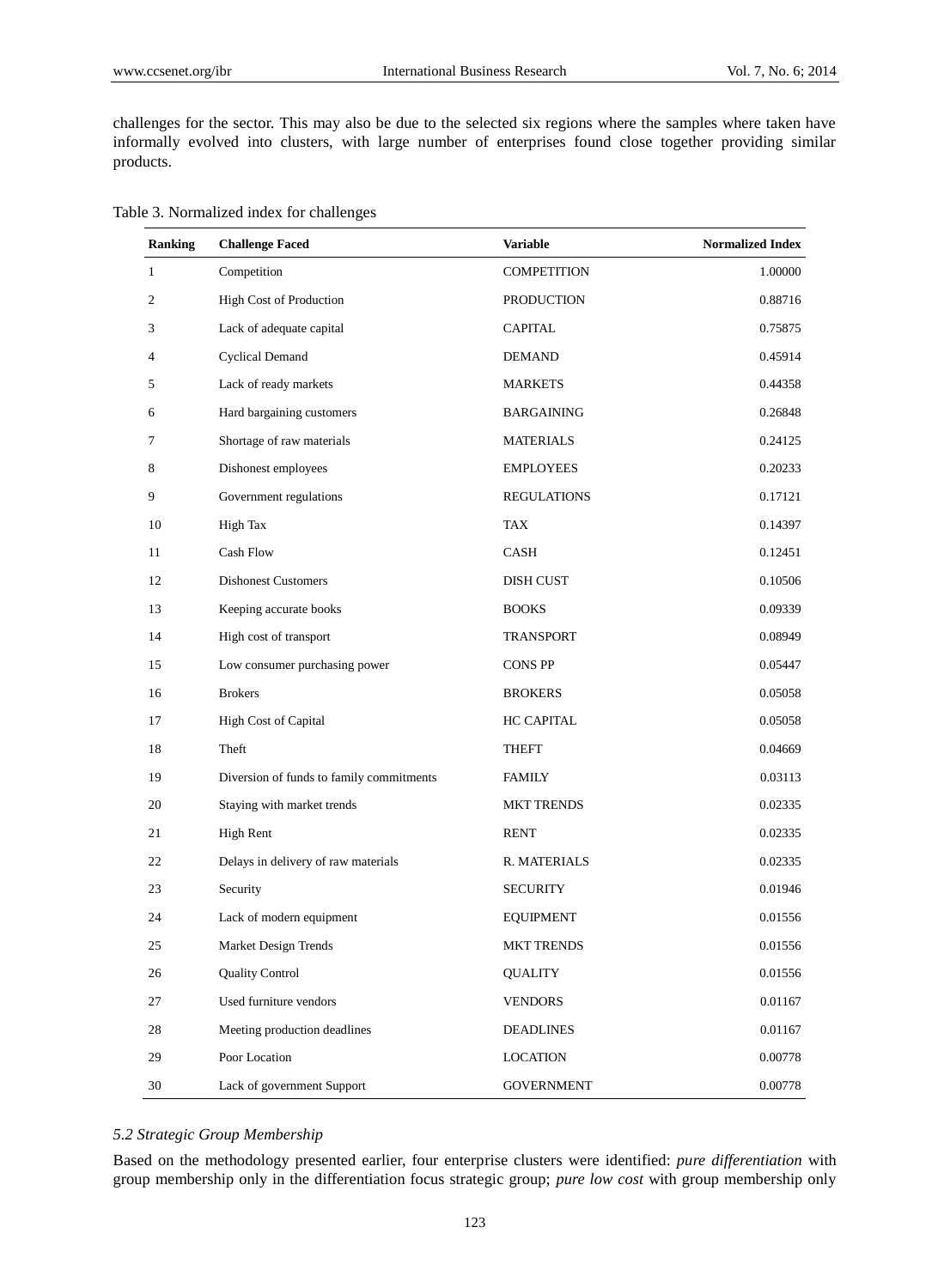in the low cost focus strategic group; *mixed strategies* with group membership in both the differentiation and low cost focus strategic groups; and *stuck-in-the-middle* with enterprises not belonging to either of the other strategic groups. Significance of the cluster differences were done using one-way ANOVA using Scheffe's posterior tests with an emphasis on the *low cost focus* or *differentiation focus* strategies with results are presented in Table 4 and 5. For analysis emphasing differentiation focus strategies, (Table 3) all clusters show significant difference with each other at *p*<0.0000, except for between the *differentiation focus* and *mixed strategies* clusters, and between *low cost* and *stuck-in-the-middle* clusters, where there is no significant difference*.* This is an expected result as for the former, enterprises in both clusters adopt differentiation focus strategies and there would therefore be significant overlap. For the latter, neither cluster emphasises differentiation leading to no differences between them, based on differentiation strategies.

For emphasis on *low cost focus* strategies (Table 5), all clusters show significant difference with each other at *p<*0.0000, except for the *low cost focus* and *mixed strategies* and between *differentiation* and *stuck-in-the-middle.* The former is expected as enterprises in both clusters adopt *low cost focus strategies*. For the latter, neither cluster emphasises low cost, and therefore on would not expect differences between them based on low cost strategies. In addition and with reference to Table 4, only clusters 1 and 3 showed a positive centroid deviation for enterprises with an emphasis on *focus differentiation strategies* thereby supporting membership in the focus differentiation strategic group by enterprises in the two clusters.

Finally, clusters 2 and 3 showed a positive deviation for enterprises emphasizing *low cost focus strategies*, in Table 5, supporting membership in that strategic group. Note that cluster 3 (mixed strategic groupP enterprises collectively had positive centroid deviation for enterprises emphasizing both types of strategies, implying application of both low cost focus and differentiation focus strategies. Cluster 4 (stuck-in-the-middle) enterprises, however, collectively had negative centroid deviation for both emphases, implying lack that they neither applied *focus low cost* nor a *focus differentiation strategies*.

These strategic groups will therefore form the basis for binary logistic regression against the identified challenges.

|                  | Cluster 1:             |                            |                         | Cluster 4:            |
|------------------|------------------------|----------------------------|-------------------------|-----------------------|
|                  | <b>Differentiation</b> | <b>Cluster 2: Low Cost</b> | <b>Cluster 3: Mixed</b> | 'Stuck-in-the-middle' |
| Mean             | 0.220                  | $-0.385$                   | 0.163                   | $-0.458$              |
| Standard Dev.    | 0.2088                 | 0.3683                     | 0.4530                  | 0.3487                |
| $\boldsymbol{n}$ | 10                     | 53                         | 49                      | 24                    |
| Cluster 1:       |                        | 80.6712 (0.0000)           | 0.1295(0.9424)          | 83.5810 (0.0000)      |
| Cluster 2:       |                        |                            | 36.5791 (0.0000)        | 0.4842(0.6937)        |
| Cluster 3:       |                        |                            |                         | 42.0703 (0.0000)      |

Table 4. Mean cluster deviations from differentiation centroids and ANOVA using Scheffe F-test for differences between clusters (*p*-values in brackets) on cluster deviations based on differentiation centroids

Table 5. Mean cluster deviations from low cost centroids and ANOVA using Scheffe F-test for differences between clusters (*p*-values in brackets) on cluster deviations based on low cost centroids

|              | Cluster 1:<br><b>Differentiation</b> | <b>Cluster 2: Low Cost</b> | <b>Cluster 3: Mixed</b> | Cluster 4:<br>'Stuck-in-the-middle' |
|--------------|--------------------------------------|----------------------------|-------------------------|-------------------------------------|
| Mean         | $-0.450$                             | 0.2610                     | 0.3605                  | $-0.2847$                           |
| Standard Dev | 0.4412                               | 0.2941                     | 0.4197                  | 0.4068                              |
| n            | 10                                   | 53                         | 49                      | 24                                  |
| Cluster 1:   |                                      | 115.5248 (0.0000)          | 438.1556 (0.0000)       | 1.7517 (0.1595)                     |
| Cluster 2:   |                                      |                            | 0.5516(0.6479)          | 343.1608 (0.0000)                   |
| Cluster 3:   |                                      |                            |                         | 207.2885 (0.0000)                   |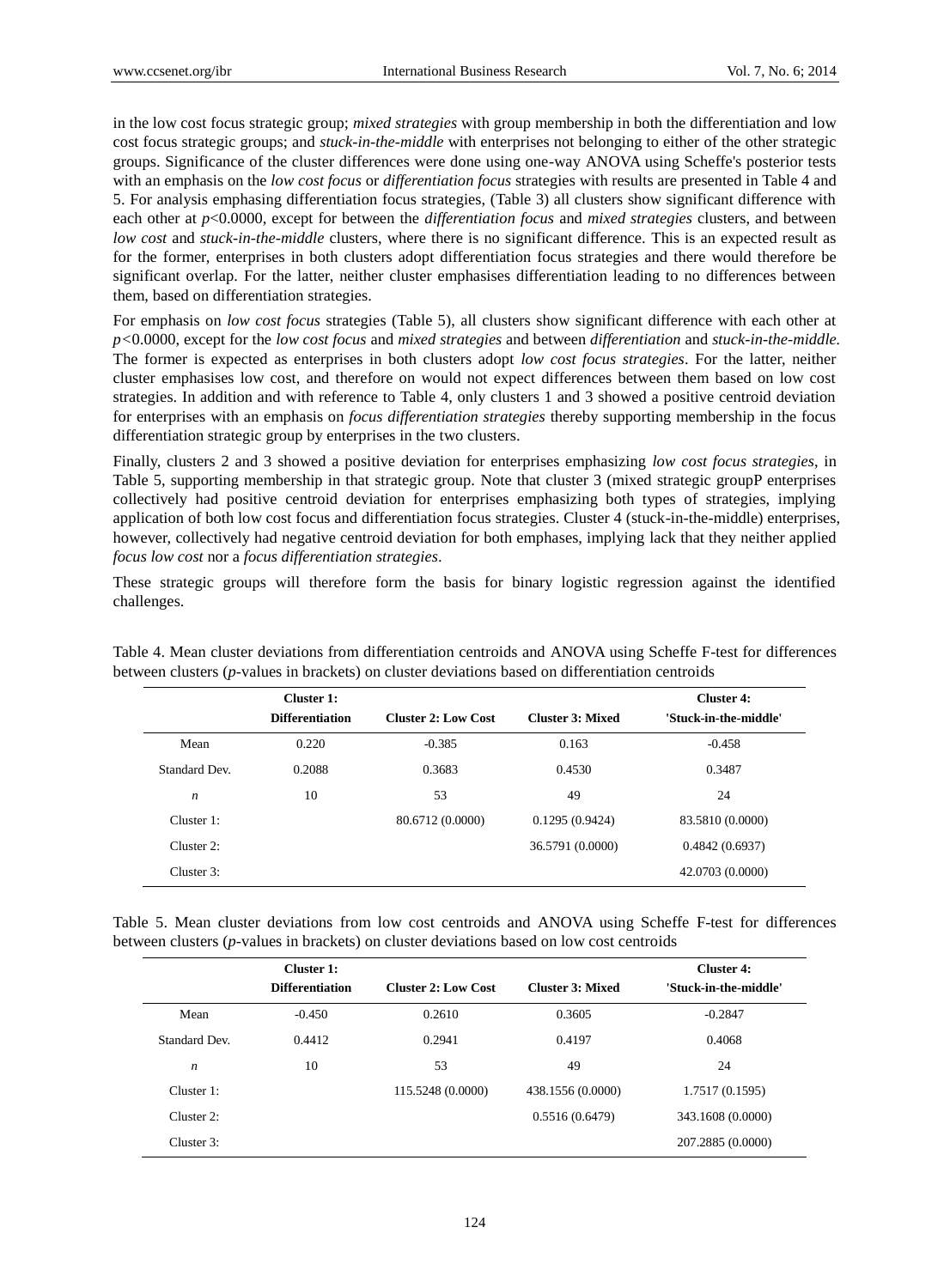# *5.3 Binary Logistic Regression*

The binary logistic regression sought to sequentially build models to determine which of the identified challenges can serve as predictors of membership (or not) in a particular strategic group. The results are therefore presented for each of the four groups. Due to the large number of predictors (the challenges) only the top 20 based on the normalized index will be used.

For the *low cost focus strategic group* the top 20 challenges were regressed as predictors. Sequential model building was then carried out starting with predictors at the 95% level and sequentially adding predictors at the 90%, 80%, 70% and 60% levels. A summary of the results and the utilized challenges are presented in Table 6. From the results Model 4 had the best fit based on the likelihood ratio rest ( $p=0.0009$ ), retaining the variables PRODUCTION, TAX, BARGAINING, TRANSP, CAPITAL and CONS. PP. The coefficients and p-values for the variables in model 4 are presented in Table 7. For the *differentiation focus strategic group,* a summary of the sequential model building results are presented in Table 8. From the results Model 7 had the best fit based on the likelihood ratio rest ( $p=0.0055$ ), retaining only the BARGAINING variable. The coefficient and p-value for the variables in model 7 are presented in Table 9. Similarly, for the *mixed strategic group*, sequential model results are summarized in Table 10. From the results Model 13 had the best fit based on the likelihood ratio rest (p=0.0520), retaining only the CONS PP, DISH CUST and THEFT variables. The coefficient and p-value for the variables in model 13 are presented in Table 11.

Finally, for those enterprises *stuck-in-the-middle,* a summary of the results from sequential model building are presented in Table 12. From the results Model 17 had the best fit based on the likelihood ratio rest (p=0.0027), retaining only the PRODUCTION, TAX, TRANSP and CAPITAL variables. The coefficient and p-value for the variables in Model 17 are presented in Table 13. A summary of the best fitting models and their predictors of exclusion from or inclusion in each of the strategic groups is presented in Table 14. The models only include those variables whose effect is above 85% level of significance. As noted by Wood (2006), however, the use of logit models and coding into binary categories may make the interpretation of the models' coefficients difficult. One should therefore focus on each variable's relative importance, rather than direct application of the statistical model.

| Model          | <b>Variables in Model</b>                                            | Likelihood ratio test<br>statistic | Degrees of<br>Freedom | P-value (fit of<br>model) |
|----------------|----------------------------------------------------------------------|------------------------------------|-----------------------|---------------------------|
| 1              | A11                                                                  | 30.4059                            | 20                    | 0.0635                    |
| $\overline{c}$ | Over 95% significance: PRODUCTION, TAX                               | 12.9001                            | $\overline{c}$        | 0.0016                    |
| 3              | Over 80% significance: Above plus BARGAINING,<br><b>TRANSPORT</b>    | 18.4463                            | 4                     | 0.0010                    |
| $\overline{4}$ | Over 70% significance: Above plus CAPITAL, CONS. PP                  | 22.7085                            | 6                     | 0.0009                    |
| 5              | Over 60% significance: Above plus MATERIALS,<br>REGULATIONS, MARKETS | 24.7524                            | 9                     | 0.0033                    |

Table 6. Sequential Binary logistic model building summary for predictors of the low cost strategic group

Table 7. Final model (Model 4) Binary logistic regression results for predictors of the low cost strategic group

| <b>Predictor</b>  | <b>Estimator</b> | z-value  | p-value |
|-------------------|------------------|----------|---------|
| <b>PRODUCTION</b> | 1.1214           | 2.739    | 0.00617 |
| <b>TAX</b>        | $-1.9861$        | $-1.846$ | 0.06482 |
| <b>BARGAINING</b> | $-0.8329$        | $-1.405$ | 0.16002 |
| <b>TRANSP</b>     | 1.2693           | 1.422    | 0.15489 |
| <b>CAPITAL</b>    | 0.7922           | 1.844    | 0.06513 |
| <b>CONS.PP</b>    | $-1.2135$        | $-0.985$ | 0.32486 |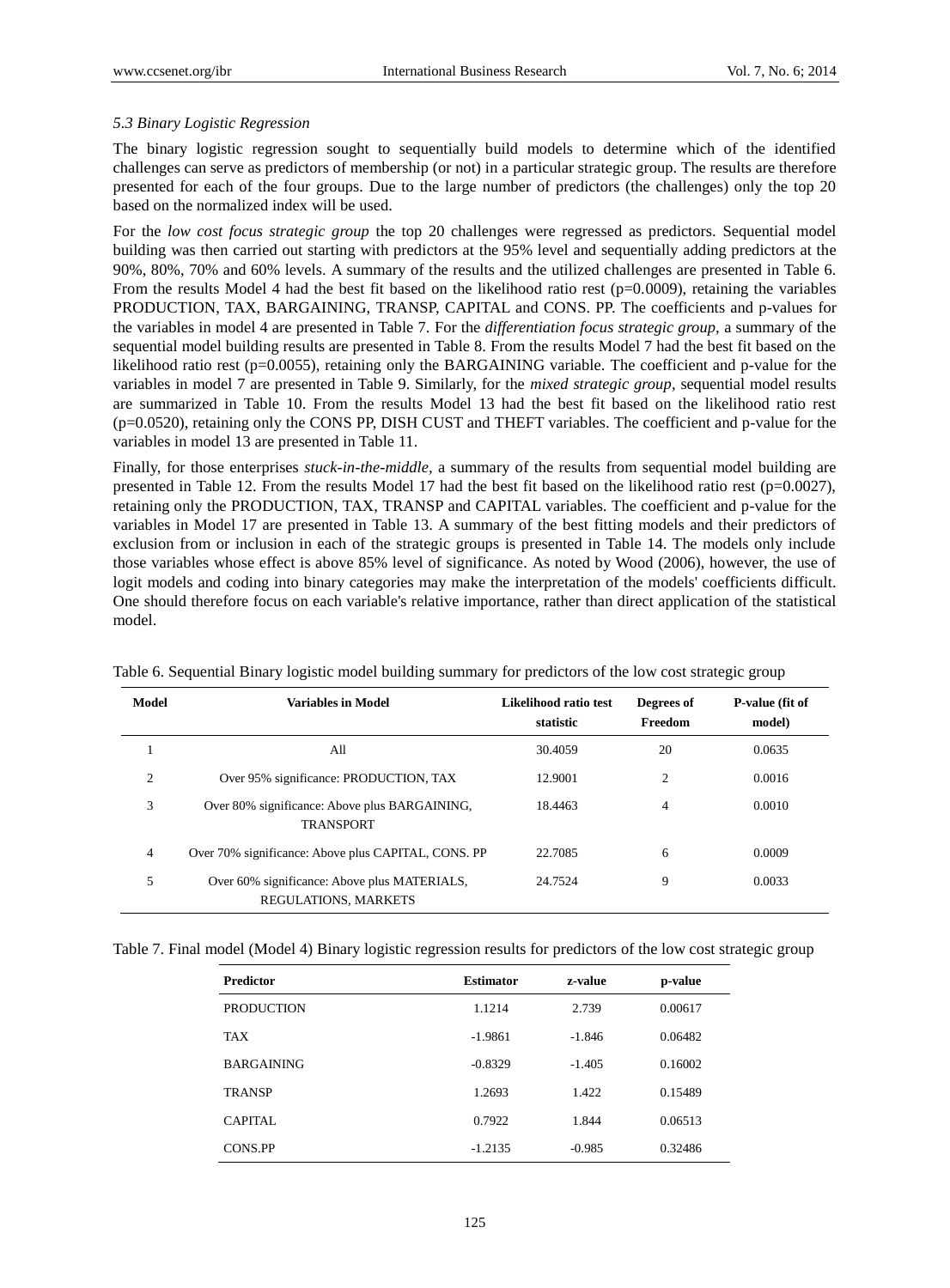| Model | <b>Variables in Model</b>                                                        | Likelihood ratio test<br>statistic | Degrees of<br>Freedom | P-value (fit of<br>model) |
|-------|----------------------------------------------------------------------------------|------------------------------------|-----------------------|---------------------------|
| 6     | All                                                                              | 21.9663                            | 20                    | 0.3423                    |
|       | Over 95% significance: BARGAINING                                                | 7.7072                             |                       | 0.0055                    |
| 8     | Over 80% significance: As above plus COMPETITION,<br><b>REGULATIONS, BROKERS</b> | 11.6858                            | 4                     | 0.0199                    |
| 9     | Over 70% significance: As above plus MATERIALS                                   | 13.0006                            | 5                     | 0.0234                    |

## Table 8. Sequential Binary logistic model building summary for predictors of the differentiation strategic group

Table 9. Final model (Model 7) Binary logistic regression results for predictors of the differentiation strategic group

| <b>Predictor</b> | <b>Estimator</b> | z-value | p-value |
|------------------|------------------|---------|---------|
| BARGAINING       | 0.8116           | 2.853   | 0.00433 |

Table 10. Sequential Binary logistic model building summary for predictors of the mixed strategic group

| Model | <b>Variables in Model</b>                                              | Likelihood ratio test<br>statistic | Degrees of<br>Freedom | P-value (fit of<br>model) |
|-------|------------------------------------------------------------------------|------------------------------------|-----------------------|---------------------------|
| 10    | All                                                                    | 21.4385                            | 20                    | 0.3717                    |
| 11    | Over 95% significance: CONS PP                                         | 3.6916                             |                       | 0.0547                    |
| 12    | Over 90% significance: Above plus DISH CUST                            | 5.5493                             | $\overline{c}$        | 0.0624                    |
| 13    | Over 80% significance: Above plus THEFT                                | 7.7278                             | 3                     | 0.0520                    |
| 14    | Over 70% significance: Above plus BOOKS, BROKERS,<br>DEMAND, MATERIALS | 10.6859                            | 7                     | 0.1529                    |

Table 11. Final model (Model 13) Binary logistic regression results for predictors of the mixed strategic group

| <b>Predictor</b> | <b>Estimator</b> | z-value | p-value |
|------------------|------------------|---------|---------|
| <b>CONS.PP</b>   | 2.3206           | 2.213   | 0.0269  |
| DISH.CUST        | 1.4043           | 1.57    | 0.1164  |
| <b>THEFT</b>     | 2.3206           | 1.601   | 0.1093  |

Table 12. Sequential Binary logistic model building summary for predictors of the stuck-in-the-middle strategic group

|    | Model<br><b>Variables in Model</b>                                          | Likelihood ratio test<br>statistic | Degrees of<br>Freedom | P-value (fit of<br>model) |
|----|-----------------------------------------------------------------------------|------------------------------------|-----------------------|---------------------------|
| 15 | All                                                                         | 35.5419                            | 20                    | 0.3786                    |
| 16 | Over 95% significance: PRODUCTION                                           | 7.8397                             |                       | 0.0051                    |
| 17 | Over 90% significance: Above plus TAX                                       | 10.7498                            | 2                     | 0.0046                    |
| 18 | Over 80% significance: Above plus TRANSP, CAPITAL                           | 16.2630                            | 4                     | 0.0027                    |
| 19 | Over 70% significance: Above plus HC CAPITAL, DISH.<br><b>CUST, MARKETS</b> | 21.7708                            | 7                     | 0.0028                    |
| 20 | Over 60% significance: Above plus THEFT,<br><b>COMPETITION</b>              | 23.6139                            | 9                     | 0.0050                    |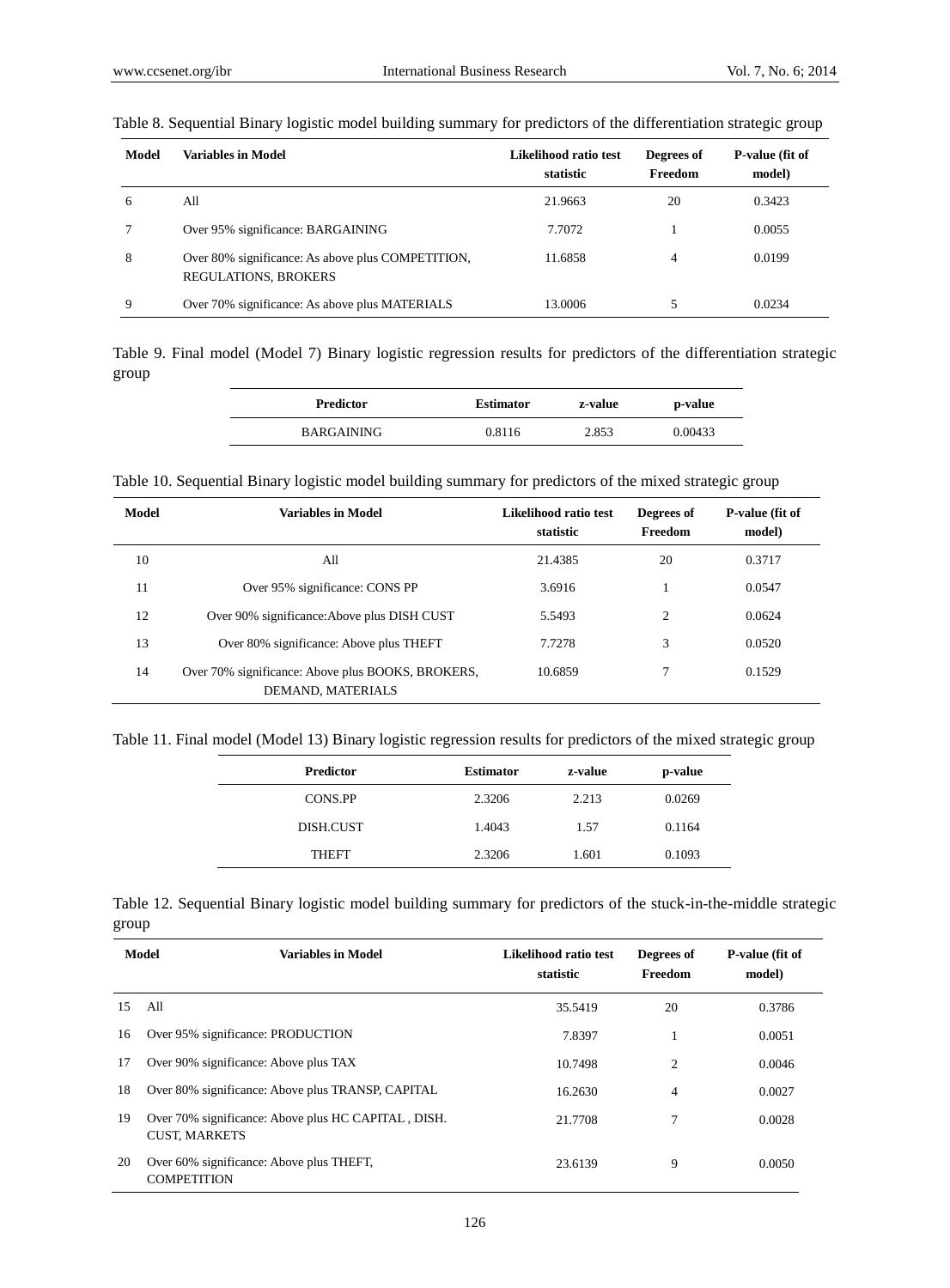| <b>Predictor</b>  | <b>Estimator</b> | z-value  | p-value |
|-------------------|------------------|----------|---------|
| <b>PRODUCTION</b> | $-1.12$          | $-2.808$ | 0.00499 |
| <b>TAX</b>        | 0.8592           | 1.319    | 0.18721 |
| <b>TRANSP</b>     | $-1.6275$        | $-1.457$ | 0.14518 |
| CAPITAL           | $-0.6508$        | $-1.545$ | 0.12227 |

Table 13. Final model (Model 18) Binary logistic regression results for predictors of the stuck-in-the-middle strategic group

Table 14. Challenges as predictors of inclusion or exclusion from porters framework strategic groups

| <b>Strategic Group</b> | <b>Predictor of Inclusion</b> | <b>Predictor of Exclusion</b> |
|------------------------|-------------------------------|-------------------------------|
| Low Cost Focus         | PRODUCTION, TRANSP, CAPITAL   | TAX, BARGAINING               |
| Differentiation Focus  | <b>BARGAINING</b>             |                               |
| Mixed                  | CONS. PP, DISH CUST, THEFT    |                               |
| Stuck-in-the-middle    |                               | PRODUCTION, TRANSP, CAPITAL   |

# **6. Discussion**

The study sought to determine the challenges faced by IS/MSEs in the manufacturing sector in Nairobi, Kenya as well as establish what influences, if any, the challenges have on the enterprises strategic choice. Porter's model formed the theoretical framework for strategic choice. From the study, 30 challenges were identified and ranked. The top three challenges were Competition, High Cost of Production and Lack of Adequate Capital. Despite numerous Government interventions such as the establishment of several funds over the last 10 years aimed at making capital more readily available for MSEs (for example the Youth Enterprise Fund, Women Enterprise Fund, the Uwezo Fund) lack of adequate capital still remains a significant challenge. The inability of these funds to meet the capital needs may be due to the lending criteria which, amongst others, is based on group lending (and therefore group responsibility on repayment). Although this practice reduces the default rate, it looks out individual entrepreneurs, most of whom formed the population of this study. Funding mechanisms should therefore be put in place for MSEs who are not members of groups, and who form the majority of enterprises in the Country.

Enterprises that experience 'lack of adequate capital', 'high cost of transport' and 'high cost of production' are more likely to be those who belong to the *low cost focus* strategic group. These challenges show that in pursuit of a low cost strategy, costs at all stages in the value bring pressure to bear on the managers/owners as they seek to keep the down in order to maintain low prices as seen by the consumer. Those enterprises that experience 'hard bargaining customers' are more likely to be in the *differentiation focus* strategic group. As expected enterprises pursuing a differentiation strategy will tend to have higher prices due to the uniqueness of their products on offer, resulting in customers seeking to bargain for lower prices. Finally, enterprises experiencing 'low consumer purchasing power', 'dishonest customers' and 'theft' are likely to be in the mixed strategic group. The combination of strategies may seek to mitigate against these set of challenges. It is worth noting that the *stuck-in-the-middle* enterprises had no unique predictors of inclusion based on the identified challenges.

Finally, this study has contributed to the literature by determining current challenges faced by the sector, as well as demonstrating from industries within the informal sector, there are linkages between challenges faced on strategies adopted.

## **Acknowledgement**

I acknowledge the support of Universities Denmark and the Building Stronger Universities (BSU) Initiative in putting this paper together.

# **References**

Bacchetta, M., Ernst, E., & Bustamante, J. P. (2009). *Globalization and Informal Jobs in Developing Countries*.